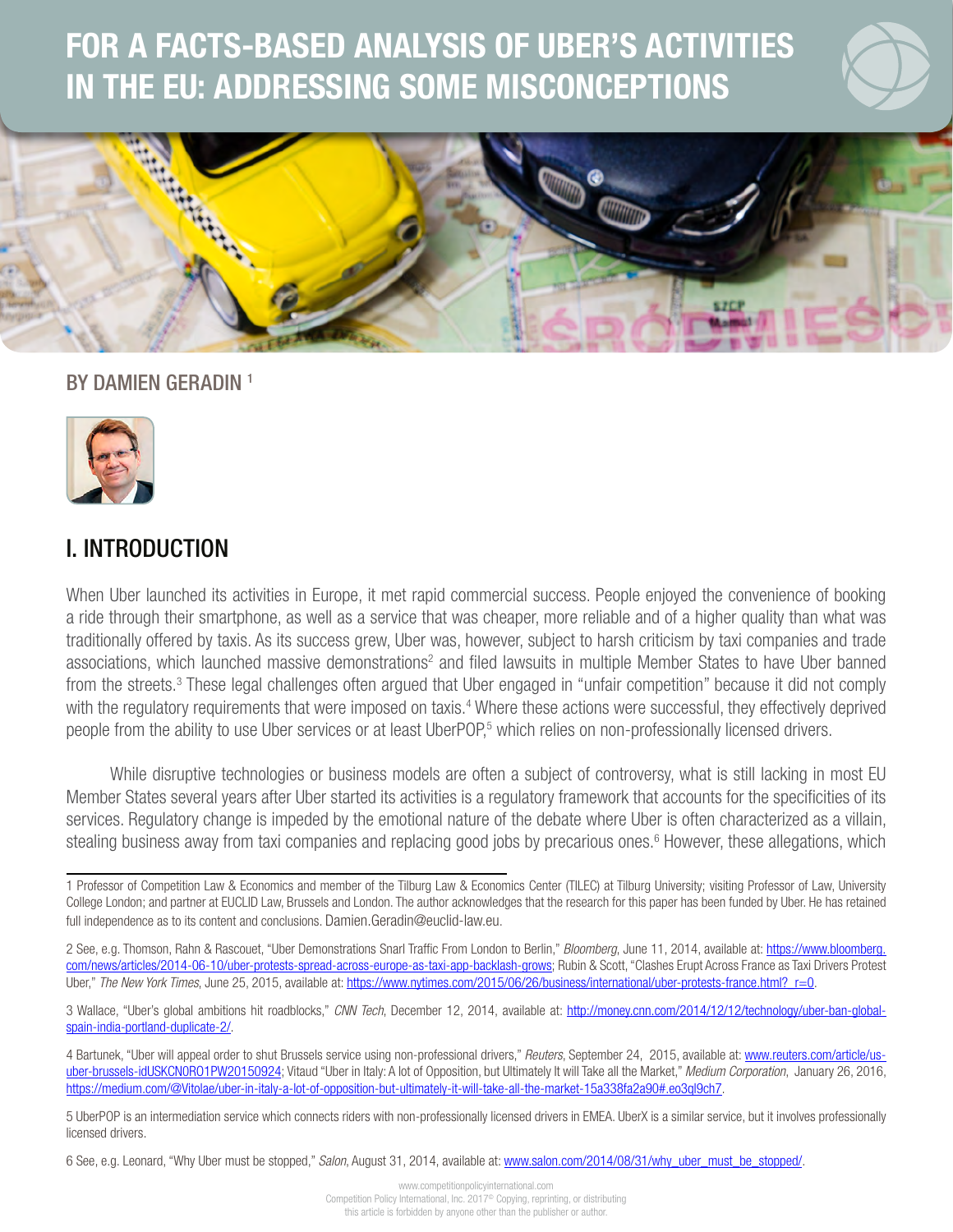are largely based on misconceptions about Uber's activities, prevent a constructive, forward-looking debate on how to take advantage of the major opportunities created by Uber and other companies offering online intermediation services in terms of user convenience, affordability and quality of service, road safety, and reduced urban congestion.<sup>7</sup>

Against this background, the key objectives of this paper are to address some of the most common misperceptions about the nature of Uber's services, as well as to encourage a facts-based approach to the regulation of these services. Such a facts-based approach is particularly important at a time where the Court of Justice of the European Union (the "CJEU") has been asked to deliver a preliminary ruling on questions related to the legal nature of Uber's services.<sup>8</sup> Moreover, the EU seems at a crossroads with innovative, forward-looking regulations being adopted in some Member States, which allow Uber to offer its services, while ensuring that the public interest is preserved.<sup>9</sup> This paper also seeks to show that Uber services do not have to be labelled as "transport services," which they are not, to be subject to regulation. Under EU law, intermediation services can already be subject to non-discriminatory and proportionate regulatory frameworks designed to protect the public interest.

This paper is divided in five sections. Section II discusses the regulatory responses that have been given to the arrival of Uber in the EU. It also discusses the impact of the pending preliminary reference before the CJEU in the *Asociación Profesional Élite Taxi v. Uber Systems Spain, S.L.* case on such responses, as well as the development of some platformsfriendly regulatory framework in some EU Member States. Section III addresses some of the most common misconceptions about Uber's services that contribute to impede a meaningful discussion as to the way in which such services should be regulated. With the aim to sow the seeds for a regulatory framework that would allow Uber to compete while ensuring that the public interest is preserved, Section IV comprises my preliminary views on two questions that are particularly important: (i) whether Uber should be labelled a "transport service" to allow Member States to regulate its services, and (ii) what should be the core principles of the regulatory framework that should be applied to Uber and other online intermediation platforms. Finally, Section V concludes.

### II. UBER'S ARRIVAL IN THE EU AND THE REGULATORY RESPONSES

Uber's arrival in Europe was met with success in many cities.<sup>10</sup> Both riders and drivers are attracted to Uber's intermediation platform for a variety of reasons. On the rider side, Uber offers a convenient service and reliable service at attractive rates.11 Nothing is easier but to book a ride from one's smartphone, the only thing needed being a credit card. Riders also value the possibility to rate drivers, which in turn increases quality of service as low performing drivers are weeded out from the platform.12 Drivers are also attracted to the Uber platform as the only thing needed, at least for the UberPOP service, is to own a driving license and a car. This offers job opportunities to low-skilled workers,<sup>13</sup> but also the ability for people employed in low-paid jobs or students to supplement their revenues by driving a few hours during their free time.<sup>14</sup> Uber's success is thus

7 See Deloitte Access Economics, "Economic effects of ridesharing in Australia, Uber," 2016, https://www2.deloitte.com/content/dam/Deloitte/au/Documents/ Economics/deloitte-au-economic-effects-ridesharing-australia-010216.pdf.

8 Case C-434/15: Request for a preliminary ruling from the Juzgado Mercantil No 3 de Barcelona (Spain) lodged on August 7, 2015 — *Asociación Profesional Élite Taxi v. Uber Systems Spain*, S.L., OJ 2015, C 363/21.

9 See infra text accompanying notes 26-29.

10 Megaw, "Uber expansion leaves taxi industry in urgent need of a lift," *Financial Times*, May 16, 2016, available at: https://www.ft.com/content/c4ded228-1910- 11e6-bb7d-ee563a5a1cc1.

11 Telegraph Staff, "Proof that Uber costs less than black cabs," *The Telegraph*, September 30, 2015, available at: [www.telegraph.co.uk/technology/uber/11902613/](http://www.telegraph.co.uk/technology/uber/11902613/Proof-that-Uber-costs-less-than-black-cabs.html) [Proof-that-Uber-costs-less-than-black-cabs.html.](http://www.telegraph.co.uk/technology/uber/11902613/Proof-that-Uber-costs-less-than-black-cabs.html)

12 Lenzo, "Understanding Uber's five-star rating system," *CNBC*, February 23, 2016, available at: [www.cnbc.com/2016/02/23/understanding-ubers-five-star-rating](http://www.cnbc.com/2016/02/23/understanding-ubers-five-star-rating-system.html)[system.html](http://www.cnbc.com/2016/02/23/understanding-ubers-five-star-rating-system.html).

13 Chassany, "Uber: A route out of the French banlieues," *Financial Times*, March 3, 2016, available at: [https://www.ft.com/content/bf3d0444-e129-11e5-9217-](https://www.ft.com/content/bf3d0444-e129-11e5-9217-6ae3733a2cd1) [6ae3733a2cd1](https://www.ft.com/content/bf3d0444-e129-11e5-9217-6ae3733a2cd1) ("In French suburbs such as Bobigny, however, the rise of Uber and other French minicab services represents something else: a foothold in the job market for thousands of undereducated youngsters of immigrant descent.").

14 See, e.g. Rogers, "Lured by income and flexibility, retirees becoming Uber drivers," *CNBC*, June 17, 2015, available at: [www.cnbc.com/2015/06/17/lured-by](http://www.cnbc.com/2015/06/17/lured-by-income-and-flexibility-retirees-becoming-uber-drivers.html)[income-and-flexibility-retirees-becoming-uber-drivers.html](http://www.cnbc.com/2015/06/17/lured-by-income-and-flexibility-retirees-becoming-uber-drivers.html).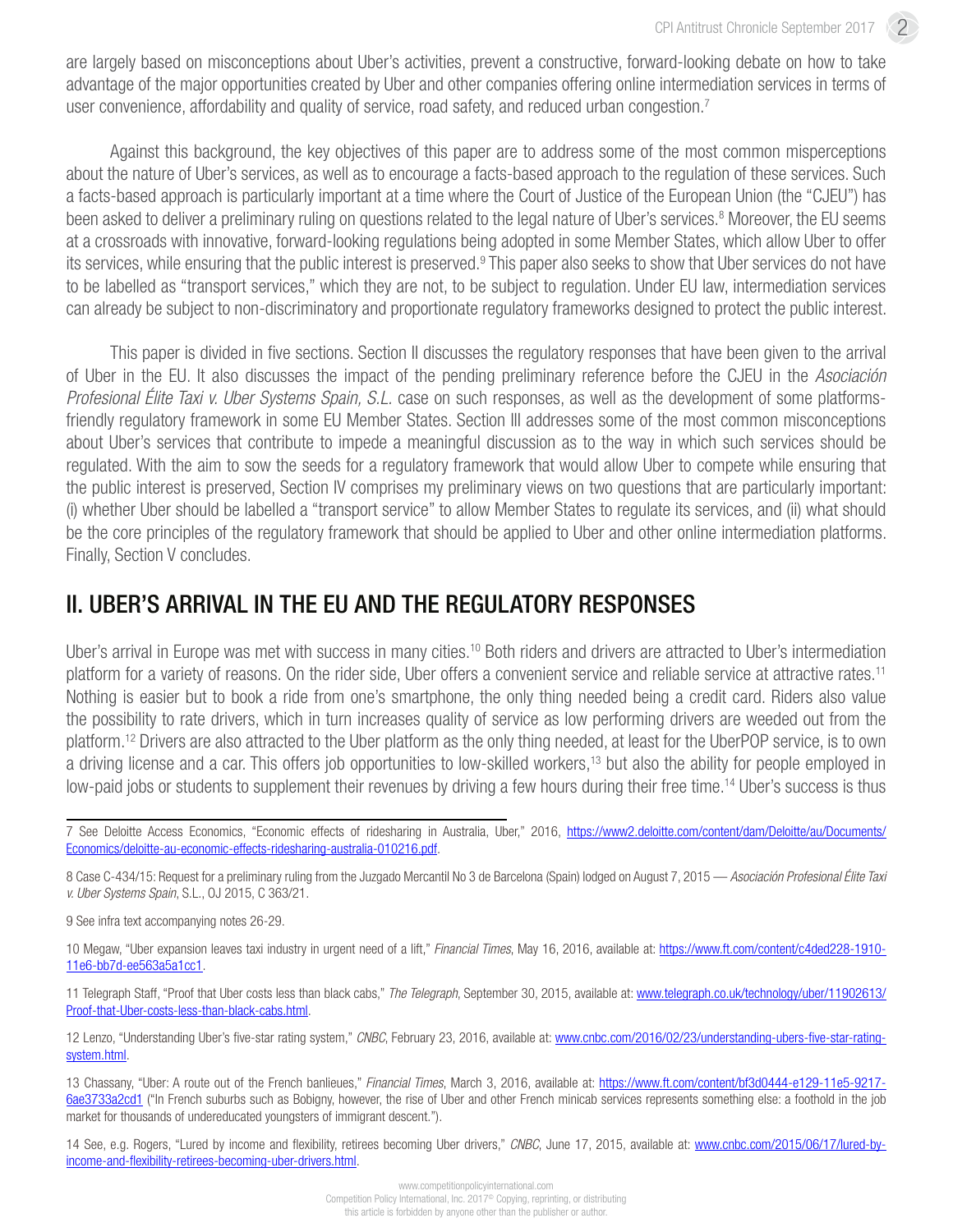explained by the fact that it efficiently connects drivers and riders, while handling the payment for the transaction and ensuring that the overall service runs smoothly.

Taxi companies, however, saw Uber as a major threat to their business. This led them to put pressure (e.g. through demonstrations and lobbying activities) on governments and regulatory authorities to take measures to ban Uber's activities, as well as to file lawsuits to have these activities declared illegal because Uber does not meet the regulatory requirements applying to the taxi industry.<sup>15</sup> UberPOP was thus prohibited in several Member States,<sup>16</sup> obliging Uber to phase out the service and, whenever allowed by local regulations, offer its UberX service instead.17 In many cities, these limited opportunities for growth as professionally licensed drivers are often in short supply. This not only deprived non-professionally licensed drivers from earning opportunities, but also riders from the innovative and inexpensive service they sought and enjoyed, as well as cities and communities from new mobility solutions.

This does not mean that Uber and other intermediation services will permanently face a regulatory standstill. History teaches that while incumbents may be initially successful at delaying new technologies and business models, there generally comes a point in time where legal and regulatory hurdles get cleared. For instance, while generic drugs were met with a great deal of resistance from originator drug companies,<sup>18</sup> efforts by pharmaceutical companies to block their market entry have been largely defeated and now many originator companies have developed their own generic brands.<sup>19</sup> Similarly, statutory monopolists in areas such as air transport, energy and telecommunications services fiercely resisted the liberalization of their industry by the EU in the 1980s and 1990s,<sup>20</sup> but these services are now entirely liberalized to the benefit of consumers and society as a whole.<sup>21</sup> In other words, while incumbents may build a dam around their industry, it does not usually take long before cracks start to appear under the combined pressure of innovative companies and consumers seeking to enjoy better and cheaper services. There is no reason to believe that the current backward-looking frame of reference still pursued by regulatory authorities should not evolve in the future to accommodate Uber and other providers of online intermediation services.

In this respect, there are signs that the regulatory regimes Member States are trying to impose on Uber may soon be evolving. First, the CJEU has an opportunity to clarify the legal nature of Uber services and, in the process, to clear the path for sounder regulatory regimes. In *Asociación Profesional Élite Taxi v. Uber Systems Spain, S.L.*, 22 the CJEU is asked to clarify whether UberPOP is a "transport service" or an "information society service," which can benefit from the free movement provisions included in the TFEU, particularly Article 49 (free establishment) and 56 (free movement of services), but also from

18 See, e.g. Rappeport, "Pfizer tactics to combat generic drugmakers," *Financial Times*, December 5, 2011, available at: [https://www.ft.com/content/7219cb50-1d3f-](https://www.ft.com/content/7219cb50-1d3f-11e1-a134-00144feabdc0)[11e1-a134-00144feabdc0.](https://www.ft.com/content/7219cb50-1d3f-11e1-a134-00144feabdc0)

19 Baigorri et al, "Novartis Said to Hold Talks to Buy Generics Maker Amneal," *Bloomberg*, November 13, 2016, available at [https://www.bloomberg.com/news/](https://www.bloomberg.com/news/articles/2016-11-13/novartis-said-to-hold-talks-to-buy-u-s-generics-maker-amneal) [articles/2016-11-13/novartis-said-to-hold-talks-to-buy-u-s-generics-maker-amneal.](https://www.bloomberg.com/news/articles/2016-11-13/novartis-said-to-hold-talks-to-buy-u-s-generics-maker-amneal)

20 State monopolies lobbied their governments and the European Commission to delay liberalization directives because such directives would allegedly harm the viability of their operations and would lead to significant job losses. See, generally, on the liberalization process Geradin, *The Liberalization of State Monopolies in European Union and Beyond*, Kluwer Law International, 1999.

21 There is significant evidence, for instance, that the liberalization of air transport services in the EU has considerably increased the offering for flights and has significantly decreased prices. The arrival of low-cost companies has also increased demand and stimulated regional airports.

22 Case C-434/15, supra note 8.

<sup>15</sup> Chassany, "Protection of privilege is driving France's taxi wars," *Financial Times*, December 29, 2015, available at: [https://www.ft.com/content/c5e367b2-a96f-](https://www.ft.com/content/c5e367b2-a96f-11e5-955c-1e1d6de94879)[11e5-955c-1e1d6de94879](https://www.ft.com/content/c5e367b2-a96f-11e5-955c-1e1d6de94879).

<sup>16</sup> See, e.g. Davies "Uber suffers legal seatback in France and Germany," *The Guardian*, June 9, 2016, available at: [https://www.theguardian.com/technology/2016/](https://www.theguardian.com/technology/2016/jun/09/uber-suffers-legal-setbacks-in-france-and-germany) [jun/09/uber-suffers-legal-setbacks-in-france-and-germany;](https://www.theguardian.com/technology/2016/jun/09/uber-suffers-legal-setbacks-in-france-and-germany) Drozdiak, "Uber's Low-Cost Service UberPop Banned in Brussels," *Wall Street Journal*, September 24, 2015, available at: [https://www.wsj.com/articles/ubers-low-cost-service-uberpop-banned-in-brussels-1443106617.](https://www.wsj.com/articles/ubers-low-cost-service-uberpop-banned-in-brussels-1443106617)

<sup>17</sup> Bartunek, "Uber to suspend unlicensed UberPOP service in Brussels," *Reuters*, October 13, 2015, available at: [www.reuters.com/article/us-uber-tech-belgium](http://www.reuters.com/article/us-uber-tech-belgium-idUSKCN0S71VQ20151013)[idUSKCN0S71VQ20151013](http://www.reuters.com/article/us-uber-tech-belgium-idUSKCN0S71VQ20151013) (reporting that as UberPOP was now banned, the company would "now concentrate on building up its more expensive UberX service, which uses professionally licensed drivers."); Cook, "Uber is suspending one of its services in France after taxi drivers rioted in the streets," *Business Insider*, July 3, 2015, available at: [uk.businessinsider.com/uber-suspends-uber-pop-in-france-2015-7?r=US&IR=T](http://uk.businessinsider.com/uber-suspends-uber-pop-in-france-2015-7?r=US&IR=T) (reporting that given the illegality of UberPOP in France the company would "transfer drivers of its uberPOP service to UberX, a more expensive service that will continue to operate.").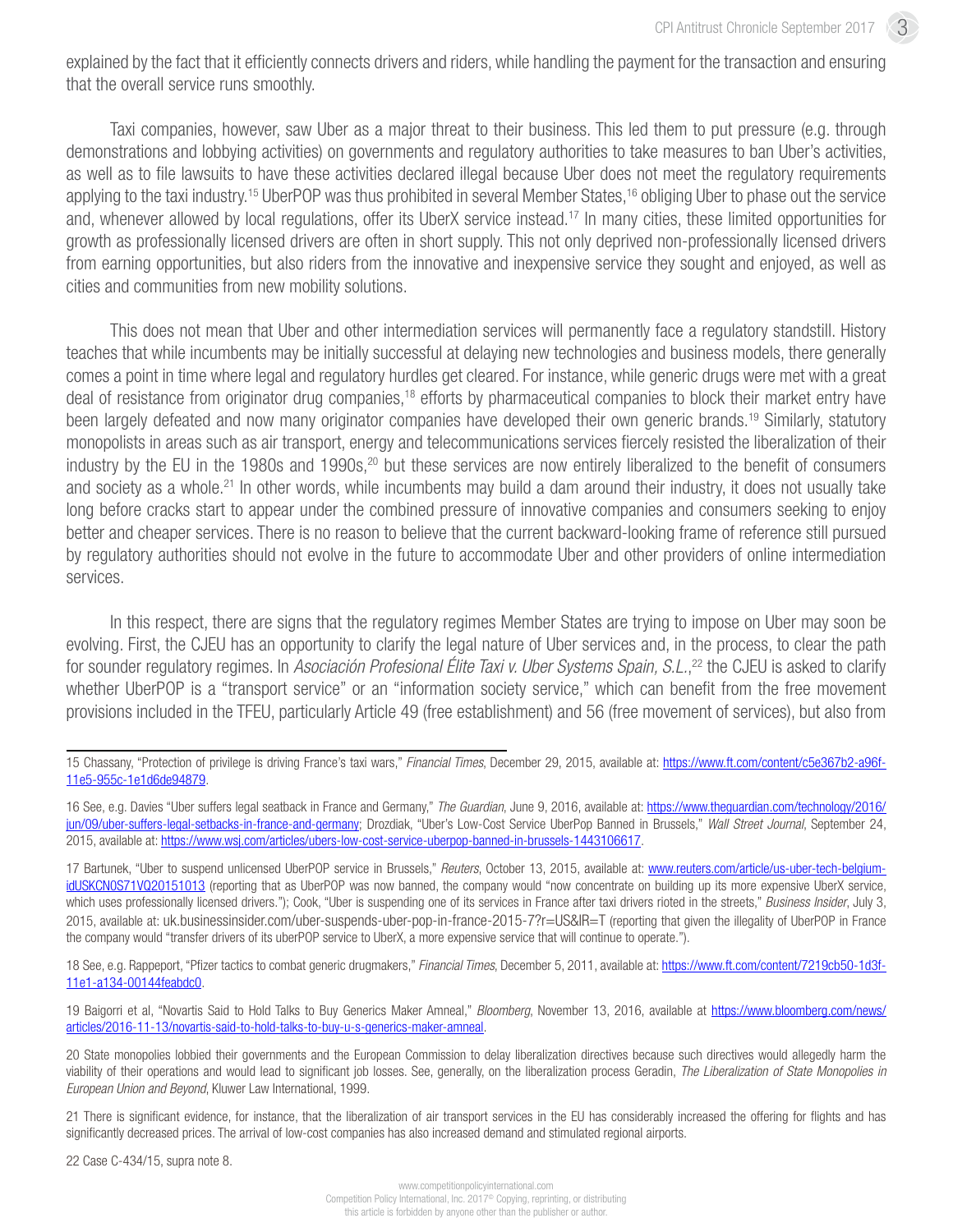4

the quarantees offered in the so-called "Services Directive"<sup>23</sup> and "E-Commerce Directive."<sup>24</sup> As I have arqued elsewhere,<sup>25</sup> there is every reason to believe that UberPOP should not be labelled a "transport service" as Uber can best be described as an online market-making or intermediation platform that connect "producers" (in this case drivers) with "consumers" (riders) and facilitate their interactions and exchanges. In other words, Uber does not create value by performing transport services (it does not own any cars and employ any drivers), but by enabling interactions between two categories of distinct users of its platform. Should the CJEU decide that UberPOP is an information service, this would clear many of the regulatory obstacles created in the Member States without however, as I will discuss below, preventing Member States from adopting non-discriminatory and proportionate regulatory regimes designed to protect the public interest.

Second, some EU Member States have not been waiting the outcome of the *Asociación Profesional Élite Taxi v. Uber Systems Spain, S.L.* to develop forward-looking regulatory regimes offering Uber a framework under which it can legally operate its services. For instance, Estonia adopted a new Public Transport Act ("PTA") in February 2015, which comprises a regulatory regime applying to occasional service providers, such as the drivers that typically operate under the UberPOP banner.<sup>26</sup> The PTA defines "occasional services" as "the carriage by road, except for regular services and taxi services, and the main characteristic of which is the carriage of groups of passengers constituted on the initiative of the customer or the carrier."27 Providers of occasional services are subject to a mandatory license comprising requirements, such as obligations to register as commercial or non-commercial entity, to show the absence of criminal convictions, the need to appoint a transport manager, etc.28 Moreover, in September 2016, Lithuania amended its Road Transport code to allow Uber and other competing platforms to operate their services, while ensuring that the public interest would be met.<sup>29</sup> For instance, pursuant to these amendments, drivers must declare their intention to provide services through these platforms to their municipality, their cars must be inspected and they must declare their income to the State Tax Inspectorate.<sup>30</sup> The Road Transport Code does not, however, subject Uber and other platforms to an authorization or licensing regime.

While such developments are encouraging, it remains a fact that misconceptions about Uber's activities continue to contribute to regulatory inertia in most Member States, and are used by taxi companies and associations to gain political support for the status quo. In the next section, I seek to clear up some of these misconceptions by providing facts-based evidence of the real nature and impact of Uber and other online intermediation services providers.

## III. CLEARING UP MISCONCEPTIONS: FOR A FACTS-BASED ANALYSIS OF UBER'S **ACTIVITIES**

Since its arrival in Europe, Uber has received considerable media attention. While quality newspapers and magazines tend to provide a fair account of Uber's activities, in many other instances these activities are mischaracterized. In this section, I seek to address some of the main misconceptions that contribute to impeding a meaningful discussion as to the ways in which Uber's services should be regulated.

<sup>23</sup> Directive 2006/123/EC of the European Parliament and of the Council of 12 December 2006 on services in the internal market, O.J. 2006, L 376/36.

<sup>24</sup> Directive 2000/31/EC of the European Parliament and of the Council of 8 June 2000 on certain legal aspects of information society services, in particular electronic commerce in the Internal Market, O.J. 2000, L 178/1.

<sup>25</sup> See Geradin, "Online Intermediation Platforms and Free Trade Principles – Some Reflections on the Uber Preliminary Ruling Case," in *Internet - Competition and Regulation of Online Platforms*, Ortiz, Ed., *Competition Policy International*, 2016, at p. 119.

<sup>26</sup> See: [https://www.riigiteataja.ee/en/compare\\_original?id=505022016010.](https://www.riigiteataja.ee/en/compare_original?id=505022016010)

<sup>27</sup> Id. at § 5.

<sup>28</sup> Id. at §§ 41 et seq.

<sup>29</sup> Republic of Lithuania, Road Transport Code, Amendments to Articles 7 and 18, September 27, 2016, available at: [https://www.e-tar.lt/portal/legalAct.](https://www.e-tar.lt/portal/legalAct.html?documentId=32caf3508c8111e6b969d7ae07280e89) [html?documentId=32caf3508c8111e6b969d7ae07280e89.](https://www.e-tar.lt/portal/legalAct.html?documentId=32caf3508c8111e6b969d7ae07280e89)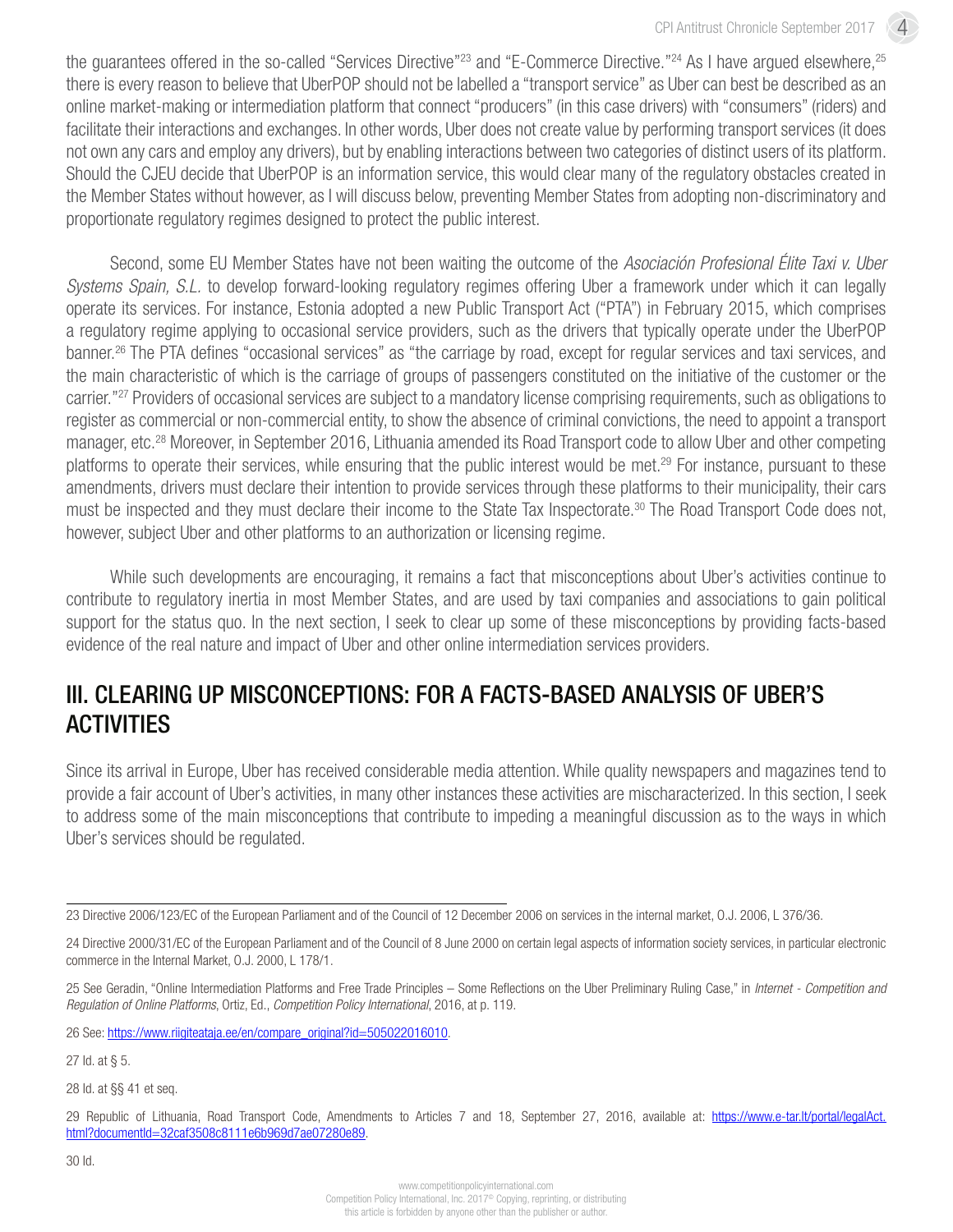### *A. Myth No 1: Uber is Another Form of Taxi Service*

For the reasons already mentioned above, Uber is not a taxi company. It does not own cars and does not employ drivers. Uber is a software company, which is essentially staffed by software engineers.<sup>31</sup> The bulk of its expenditures are linked to the maintenance and the development of its software platforms, as well as to the promotion of its intermediation services to both drivers and riders. Unlike in a taxi business, both riders *and* drivers are Uber's customers. As a matter of fact, Uber generates revenues by charging a service fee to the driver on each ride that is intermediated via its platform.

Uber is analogous to the dispatch services that have for a long time existed in the taxi industry where some companies not only provide taxi services, but also dispatch rides to independent taxis against the payment of a fee. The key differences between traditional dispatch centers and Uber's intermediation services relate to the technology at stake and the fact that Uber does not allocate trips to drivers (as usually done by taxi dispatchers), but rather offers riders' booking requests to nearby available drivers that can then accept or reject them. Uber does not rely on telephone operators, but on a software platform that connects riders and drivers more efficiently as it can collect information from the drivers and the riders' smartphones instantaneously. Software platforms like Uber thus offer major improvements in the dispatch task, including increased speed and accuracy. As will be seen below, Uber's software platform also allows the development of new innovative services, such as UberPOOL (allowing a rider to share part or all of her ride with one or more other riders headed in the same direction and thus benefit from reduced cost for her own trip),<sup>32</sup> which would not be possible to develop by traditional dispatch centers.

It is also important to note that Uber's intermediation platform is by no means unique. Nothing prevents taxi companies from developing their own platform or using one of the third-party platforms that is available on the market,<sup>33</sup> and many taxi companies are now using their own apps. Moreover, nothing prevents drivers and riders from using more than one platform, and many engage in so-called "multi-homing."34

### *B. Myth No 2: Uber Hurts Taxi Companies because it Takes Business Away from Them*

While the drivers using the Uber platform compete with taxi drivers for riders (and thus inevitably take some business away from them), it would be a mistake to think that this competition is a "zero-sum" game where each rider using Uber's platform would be taken away from the taxi companies. There is evidence that wherever it is present, Uber and other platforms enlarge the market to a considerable extent.35 For instance, an analysis of Taxicab and TNC ("Transportation Network Companies," such as Uber and Lyft) Ridership Data 2013 – 2015 carried out by the City of New Orleans' taxicab regulator (see Figure 1) reveals that the introduction TNC service in New Orleans grew the market considerably in 2015.<sup>36</sup>

31 See Carson, "You know Travis Kalanick. Meet the 23 other power players of Uber," *Business Insider*, January 29, 2016, available at: [uk.businessinsider.com/](http://uk.businessinsider.com/the-power-players-of-uber-2016-1?r=US&IR=T/#ryan-graves-was-the-companys-first-employee-and-first-ceo-1) [the-power-players-of-uber-2016-1?r=US&IR=T/#ryan-graves-was-the-companys-first-employee-and-first-ceo-1](http://uk.businessinsider.com/the-power-players-of-uber-2016-1?r=US&IR=T/#ryan-graves-was-the-companys-first-employee-and-first-ceo-1) (In January 2016, Uber was reported to have 1,200 software engineers).

32 See: [https://help.uber.com/h/5d3fa7d0-9831-4ead-b4f4-0299eb443ea2.](https://help.uber.com/h/5d3fa7d0-9831-4ead-b4f4-0299eb443ea2)

33 For instance, in Brussels, "Taxi Verts," one of the largest taxi companies, is now using "eCab" to dispatch cars to riders. See: [http://www.taxisverts.be/en/taxi](http://www.taxisverts.be/en/taxi-brussels-app-iphone-smartphone-android/)[brussels-app-iphone-smartphone-android/](http://www.taxisverts.be/en/taxi-brussels-app-iphone-smartphone-android/). The same application is used by G7, the largest taxi company in France, <https://www.e-cab.com/fr/>. This app is also used in Germany, the Netherlands and Canada.

34 On multi-homing, see Evans & Schmalensee, "The Antitrust Analysis of Multi-Sided Platform Businesses," (Coase-Sandor Inst. L. & Econ., Working Paper No. 623, 2013) ("An economic agent single-homes if she uses only one platform in a particular industry and multi-homes if she uses several. In the cases of payments, consumers and merchants both generally use several payment platforms and therefore multi-home in this sense.").

35 Schmidt, "From scarcity to abundance: growing the overall pie," *Uber Under the Hood*, January 12, 2016, available at: [https://medium.com/uber-under-the-hood/](https://medium.com/uber-under-the-hood/from-scarcity-to-abundance-growing-the-overall-pie-by-sophie-schmidt-a2e5a24bbc71#.1mhfwcrsc) [from-scarcity-to-abundance-growing-the-overall-pie-by-sophie-schmidt-a2e5a24bbc71#.1mhfwcrsc](https://medium.com/uber-under-the-hood/from-scarcity-to-abundance-growing-the-overall-pie-by-sophie-schmidt-a2e5a24bbc71#.1mhfwcrsc) ("What's interesting is that rather than simply displacing taxi, apps like Uber appear to be growing the overall transportation pie. It's not a zero-sum game. This is most likely because ridesharing has attracted a whole new group of passengers, people who rarely used taxis and drove themselves instead. In Los Angeles, for example, the for-hire vehicle market (which includes taxis, private cars and ridesharing) grew by nearly 400 percent in Uber's first three years. Of course LA is well known for its basic public transit and limited number of taxis (which are restricted to certain zones), so it may be something of a special case. But according to Portland's own regulator, the total number of taxi and ridesharing trips in the city grew by more than 40 percent in the first three months after Uber and Lyft's arrival."); Gaskell, "Study Explores The Impact Of Uber On The Taxi Industry," *Forbes*, January 26, 2017, available at:<https://www.forbes.com/sites/adigaskell/2017/01/26/study-explores-the-impact-of-uber-on-the-taxi-industry/#10fa46c16b0f>("In much of the discourse around this issue, the suggestion seems to be that the market is of a fixed size, and therefore Uber drivers are taking income from licensed drivers. I suspect however, that the reality is that Uber et al have significantly increased the size of the market, especially in off-peak times where dissatisfaction with licensed drivers is at its peak.").

36 See Operational Updates on the Taxicab and For-Hire Vehicles Bureau & Analysis of Taxicab and TNC Ridership Data 2013 – 2015, available at: [http://nola.gov/nola/](http://nola.gov/nola/media/One-Stop-Shop/Taxi/Taxi-Bureau-Update-to-Council-Transportation-Committee-(Feb-22,-2016).pdf?utm_content=&utm_medium=email&utm_name=&utm_source=govdelivery&utm_term)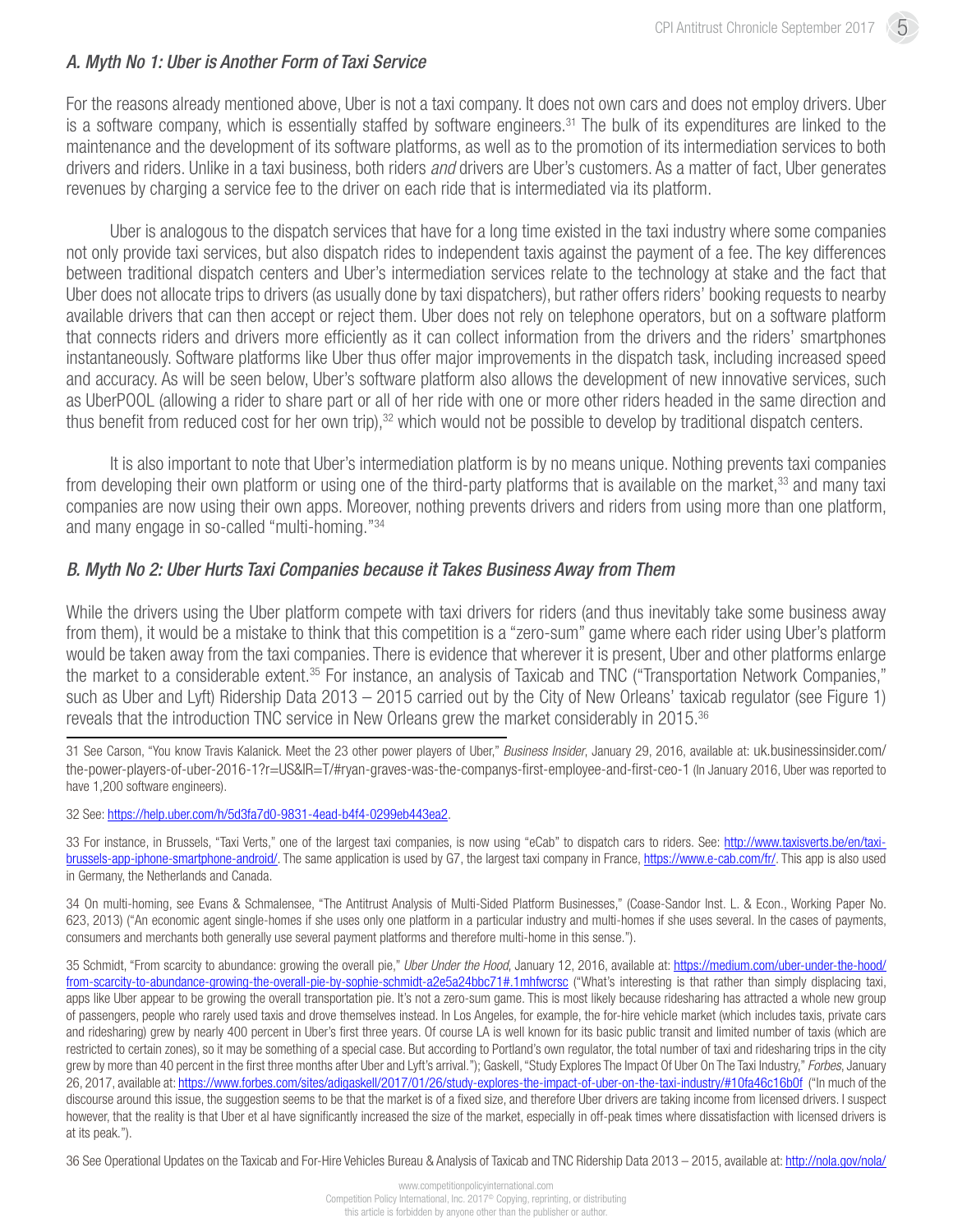6

Figure 1: New Orleans and Taxicab & For Hire Bureau Data Ride Analysis

## **TNCs Grew the Pie**

- Introduction of TNC Service increased overall ridership across  $\bullet$ regulated industry areas by approximately 1,000,000 rides in 2015.
- TNCs appear to have met an untapped consumer demand for  $\bullet$ a different type of ridership experience.



Similarly, a study conducted by Deloitte Access Economics found that 61 percent of UberX rides are new in the point-to-point transport market, due to either UberX's differentiated service offering (36 percent) or price point (25 percent).<sup>37</sup> It also found that in the city of Los Angeles, Uber's market entry more than doubled the size of the market. While the overall size of the point-to-point transport market at the beginning of 2012 – when UberX entered the market – was approximately U.S. \$46 million per quarter, at the end of 2014, total revenue in the market exceeded U.S. \$100 million per quarter (see Figure 2).<sup>38</sup>



Figure 2: Total revenue in point-to-point transport market in Los Angeles

media/One-Stop-Shop/Taxi/Taxi-Bureau-Update-to-Council-Transportation-Committee-(Feb-22,-2016).pdf?utm\_content=&utm\_medium=email&utm\_name=&utm [source=govdelivery&utm\\_term](http://nola.gov/nola/media/One-Stop-Shop/Taxi/Taxi-Bureau-Update-to-Council-Transportation-Committee-(Feb-22,-2016).pdf?utm_content=&utm_medium=email&utm_name=&utm_source=govdelivery&utm_term).

37 Deloitte Access Economics, "Economic effects of ridesharing in Australia, Uber", 2016, available at: [https://www2.deloitte.com/pg/en/pages/economics/articles/](https://www2.deloitte.com/pg/en/pages/economics/articles/economic-effects-ridesharing-australia-uber.html) [economic-effects-ridesharing-australia-uber.html,](https://www2.deloitte.com/pg/en/pages/economics/articles/economic-effects-ridesharing-australia-uber.html) at 4.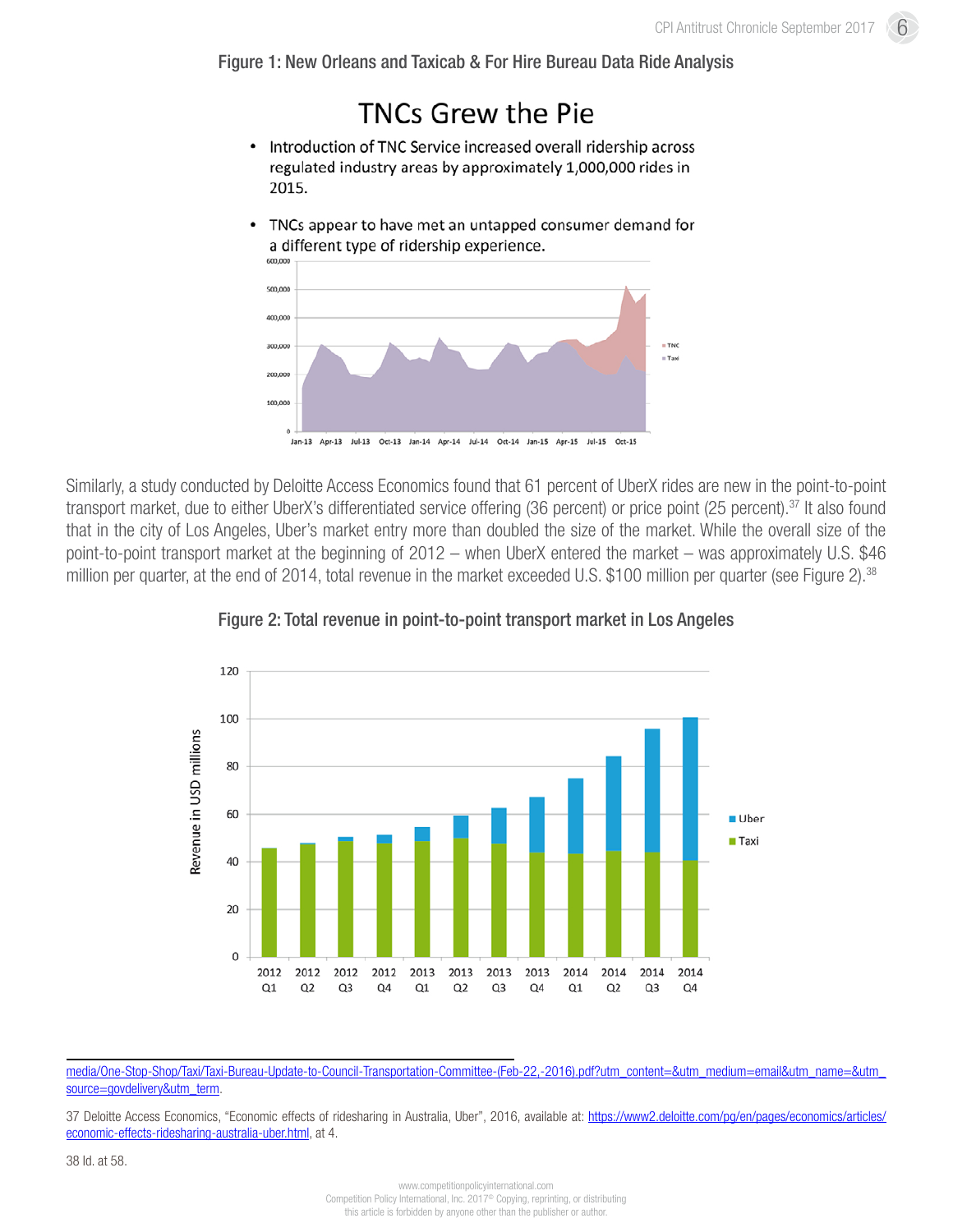7

There are several reasons explaining why Uber and other platforms grow the market.

First, because rides intermediated by Uber, in particular with regards to its UberPOP product, are generally cheaper than those provided by taxis,<sup>39</sup> people who would not normally use taxi services for financial reasons (students, low-income families, etc.) may order rides through Uber's platform. Similarly, because of the cheaper rates (except possibly during "surge pricing" episodes, see below), people using their car in city centers may also decide to switch to Uber or other competing platforms.40

Second, because of the set number of licensed taxis, there may be periods of the day or circumstances where demand for rides exceeds the supply offered by taxis (e.g. Friday and Saturday evenings, large popular events (football games, concerts, etc.), rainy days, etc.). Uber has sought to address this problem not only by adding supply to the market, but also through its dynamic pricing model (often referred to as "surge pricing"), which adjusts prices as circumstances warrant.<sup>41</sup> In times of high-demand for rides on Uber's platform, higher prices motivate drivers to postpone to join the platform, while simultaneously motivating riders to defer low-value trips.42

Third, some cities have also been chronically undersupplied for many years due to the insufficient number of licenses with the result that such licenses are traded for very large sums of money.<sup>43</sup> For instance, in 1937, the city of Paris decided to cap the number of taxi licenses at 14,000. In 2017, despite the considerable growth of the city's population and wealth, the number of cabs had only increased by 29 percent, to 17,770.<sup>44</sup> Similarly, in New York City, the number of taxi licenses (socalled "medallions") was set at 16,900 in 1937.<sup>45</sup> The number dwindled to 11,787 following the Great Depression and stayed at the same level until the mid-1990s, $46$  where it grew to 13,437 as of 2014. $47$ 

41 UBER, "What is Surge Pricing?," available at: <https://help.uber.com/h/6c8065cf-5535-4a8b-9940-d292ffdce119>; see also Hall et al., "The Effects of Uber's Surge Pricing: A Case Study," September 2015, (unpublished manuscript), available at: http://faculty.chicagobooth.edu/chris.nosko/research/effects\_of\_uber's\_surge [pricing.pdf](http://faculty.chicagobooth.edu/chris.nosko/research/effects_of_uber%27s_surge_pricing.pdf).

43 See Horwitz & Cumming, "Taken for a Ride," Slate, June 6, 2012, available at: www.slate.com/articles/business/moneybox/2012/06/taxi\_medallions\_how\_new york s\_terrible\_taxi\_system\_makes\_fares\_higher\_and\_drivers\_poorer\_.html.

46 Id.

<sup>39</sup> Hamilton, "Road-testing the taxis: Uber was cheaper and quicker than a black cab," *The Independent*, June 10, 2014, available at: [www.independent.co.uk/](http://www.independent.co.uk/voices/road-testing-the-taxis-uber-was-cheaper-and-quicker-than-a-black-cab-9524060.html) [voices/road-testing-the-taxis-uber-was-cheaper-and-quicker-than-a-black-cab-9524060.html](http://www.independent.co.uk/voices/road-testing-the-taxis-uber-was-cheaper-and-quicker-than-a-black-cab-9524060.html); Global Editorial, "In the Uber-vs-taxi battle, less regulation is the way to go," *The Globe and Mail*, November 29, 2015, available at: [www.theglobeandmail.com/opinion/editorials/in-the-uber-vs-taxi-battle-less-regulation-is-the-way-to-go/](http://www.theglobeandmail.com/opinion/editorials/in-the-uber-vs-taxi-battle-less-regulation-is-the-way-to-go/article27516180/) [article27516180/](http://www.theglobeandmail.com/opinion/editorials/in-the-uber-vs-taxi-battle-less-regulation-is-the-way-to-go/article27516180/) (reporting that "[a]ccording to a new report by the City of Ottawa, Uber prices are 36 per cent cheaper than the average taxi fare, and the average wait time for passengers is under four minutes, compared to between five and 15 for a regular cab.").

<sup>40</sup> Krug, "Ditching my car for Uber saves me over 6 days and \$11,000 a year," February 9, 2015, *Business Insider*, available at: [uk.businessinsider.com/how-using](http://uk.businessinsider.com/how-using-uber-and-lyft-saves-me-money-2015-2?r=US&IR=T)[uber-and-lyft-saves-me-money-2015-2?r=US&IR=T](http://uk.businessinsider.com/how-using-uber-and-lyft-saves-me-money-2015-2?r=US&IR=T).

<sup>42</sup> Einav et al., "Peer-to-Peer Markets," (Nat'l Bureau of Econ. Research, Working Paper No. 21496, 2015), <http://www.nber.org/papers/w21496>; Weinner "Is Uber's surge pricing fair?," *The Washington Post*, December 22, 2014, [https://www.washingtonpost.com/blogs/she-the-people/wp/2014/12/22/is-ubers-surge-pricing](https://www.washingtonpost.com/blogs/she-the-people/wp/2014/12/22/is-ubers-surge-pricing-fair/?utm_term=.fbb7ac6e0931)[fair/?utm\\_term=.fbb7ac6e0931](https://www.washingtonpost.com/blogs/she-the-people/wp/2014/12/22/is-ubers-surge-pricing-fair/?utm_term=.fbb7ac6e0931) ("When Uber engages in surge pricing, it's simply a response to an imbalance between supply and demand. As Uber explains, when demand suddenly increases, Uber raises the prices for a ride as a way to get more drivers, i.e. supply, on the road. No need for anyone to figure out what price will work because if prices are too high, demand will fall, whereas if prices are too low then supply will fall. At some point, the invisible hand of the market gets the prices just right so that there are enough Uber drivers to take riders where they want to go.").

<sup>44</sup> See the data provided by the police, which is available at: [https://www.prefecturedepolice.interieur.gouv.fr/Demarches/Professionnel/Transports/Taxis](https://www.prefecturedepolice.interieur.gouv.fr/Demarches/Professionnel/Transports/Taxis-parisiens)[parisiens](https://www.prefecturedepolice.interieur.gouv.fr/Demarches/Professionnel/Transports/Taxis-parisiens).

<sup>45</sup> See Van Gelder, "Medallion Limits Stem From the 30's," *New York Times*, May 11, 1996, [http://www.nytimes.com/1996/05/11/nyregion/medallion-limits-stem](http://www.nytimes.com/1996/05/11/nyregion/medallion-limits-stem-from-the-30-s.html)[from-the-30-s.html](http://www.nytimes.com/1996/05/11/nyregion/medallion-limits-stem-from-the-30-s.html).

<sup>47</sup> See "2014 TaxiCab Fact Book," New York Taxi & Limousine Commission (2014), [http://www.nyc.gov/html/tlc/downloads/pdf/2014\\_taxicab\\_fact\\_book.pdf.](http://www.nyc.gov/html/tlc/downloads/pdf/2014_taxicab_fact_book.pdf)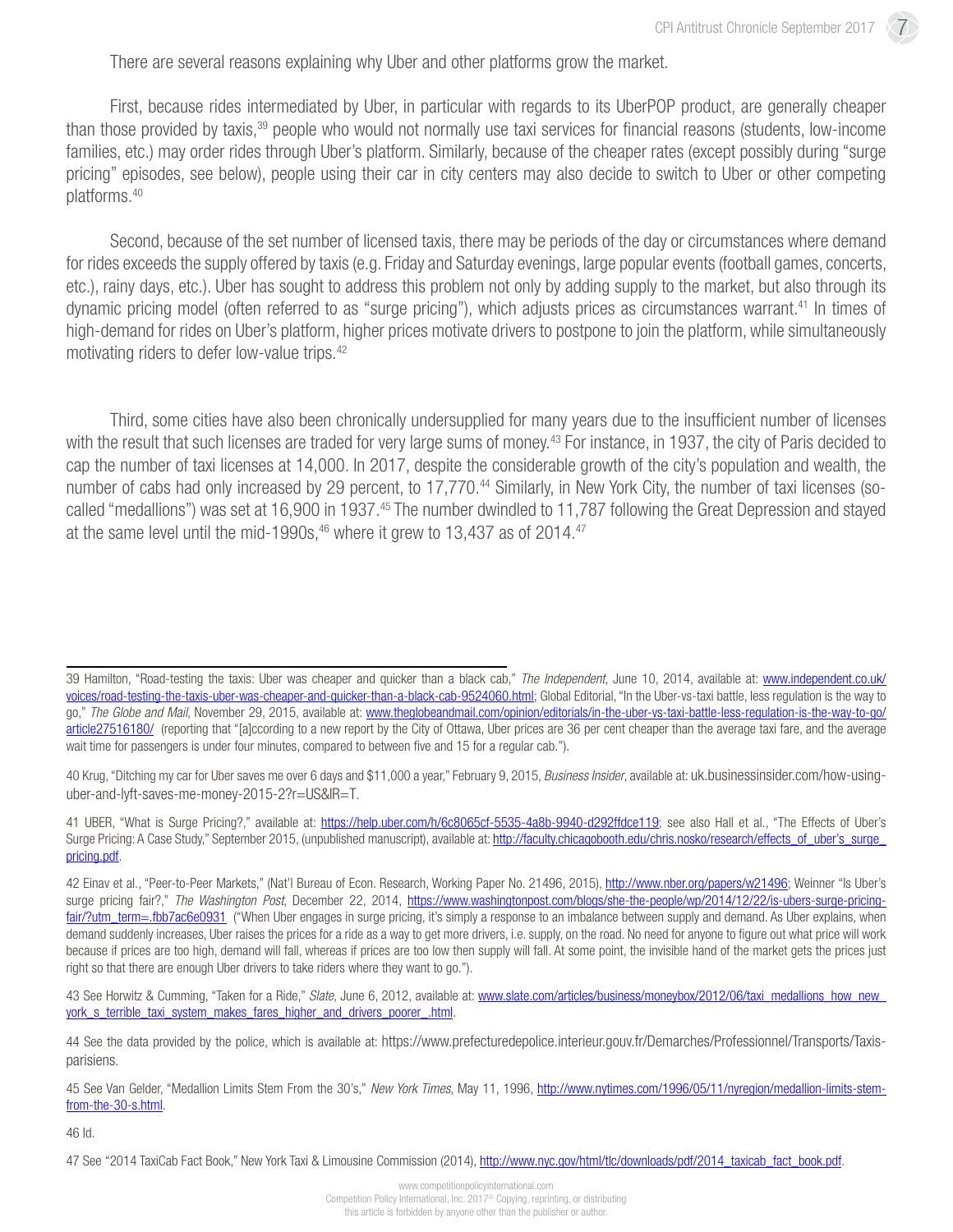Fourth, data shows that drivers using Uber's platforms tend to better cover areas that are traditionally underserved by taxis and other modes of transportation, which tend to concentrate on urban centers.<sup>48</sup> For instance, based on Uber data,<sup>49</sup> the above mentioned Deloitte Access Economics study found that, in the Sydney area, "64 per cent of Uber rides start in 'transport deserts' located 800 metres or more from medium frequency public transport."50 (See Figure 3) In addition, a recent independent study showed that, as measured by wait times, neighborhoods with lower average income experienced better service from UberX.<sup>51</sup>



Figure 3: Transport deserts in Sydney

Fifth, Uber-mediated services offer several advantages compared to taxi services, such as the fact that they do not require cash payments, safety is enhanced by the fact that the identity of the driver is known and that the rides are traceable electronically. Leaving aside price differences, these features have encouraged people who would not normally use taxi services to request rides via Uber.

Finally, thanks to its platform, Uber provides services that simply were not provided by taxis, such as UberPOOL, a service whereby an Uber rider can share part or all her ride with one or more other riders headed in the same direction and thus benefit from reduced cost for of her own trip.<sup>52</sup> This further enlarges the market by making the service more affordable.<sup>53</sup>

49 Uber, "Connecting Sydney's Villages," May 28, 2015, available at: [http://newsroom.uber.com/sydney/2015/05/connecting-sydneys-villages/.](http://newsroom.uber.com/sydney/2015/05/connecting-sydneys-villages/)

50 Deloitte Access Economics, supra note 37, at 48.

51 Langston, "Uber service faster in low income Seattle neighborhoods, initial study finds," *Phys.Org*, October 25, 2016, available at: [https://phys.org/news/2016-10](https://phys.org/news/2016-10-uber-faster-income-seattle-neighborhoods.html) [uber-faster-income-seattle-neighborhoods.html](https://phys.org/news/2016-10-uber-faster-income-seattle-neighborhoods.html).

52 See supra note 32.

<sup>48</sup> McArdle, "Uber Serves the Poor by Going Where Taxis Don't," *Bloomberg*, July 20, 2015, available at: [https://www.bloomberg.com/view/articles/2015-07-20/](https://www.bloomberg.com/view/articles/2015-07-20/uber-serves-the-poor-by-going-where-taxis-don-t) [uber-serves-the-poor-by-going-where-taxis-don-t](https://www.bloomberg.com/view/articles/2015-07-20/uber-serves-the-poor-by-going-where-taxis-don-t) ("Uber provides the biggest benefit to people who live in lower-income neighborhoods, not in rich ones. That's where dispatch is often unreliable, where street hails are rare, and where many residents don't have a car. A new study suggests that in low-income areas, this benefit of Uber is potentially very large.").

<sup>53</sup> In the UK, UberPOOL has been met with success. See Rodioinova, "UberPOOL gets more than 1 million customers," *The Independent*, May 2016, available at: [http://](http://www.independent.co.uk/news/business/news/uberpool-gets-more-than-1-million-customers-a7068841.html) [www.independent.co.uk/news/business/news/uberpool-gets-more-than-1-million-customers-a7068841.html](http://www.independent.co.uk/news/business/news/uberpool-gets-more-than-1-million-customers-a7068841.html) ("More than 1 million Londoners have opted to share their Uber journey with the company's uberPOOL service since it launched last December. The service, which operates in central London as well as Heathrow Airport, enables passengers to save money by turning the usual Uber into a minibus service by matching people heading in the same direction. It also ensures drivers earn more than if they were to carry just one passenger through longer journeys and by increasing the number of people travelling in the car. Uber claims the growth of these shared trips has helped to reduce air pollution in London. Globally, 20 per cent of Uber journeys are now done via UberPOOL, the company said in May. This means that if the company is sacrificing margin on individual journeys – uberPOOL fares 25 per cent cheaper than the typical Uber journey – it is potentially growing the overall number of rides, giving it a larger economy of scale.").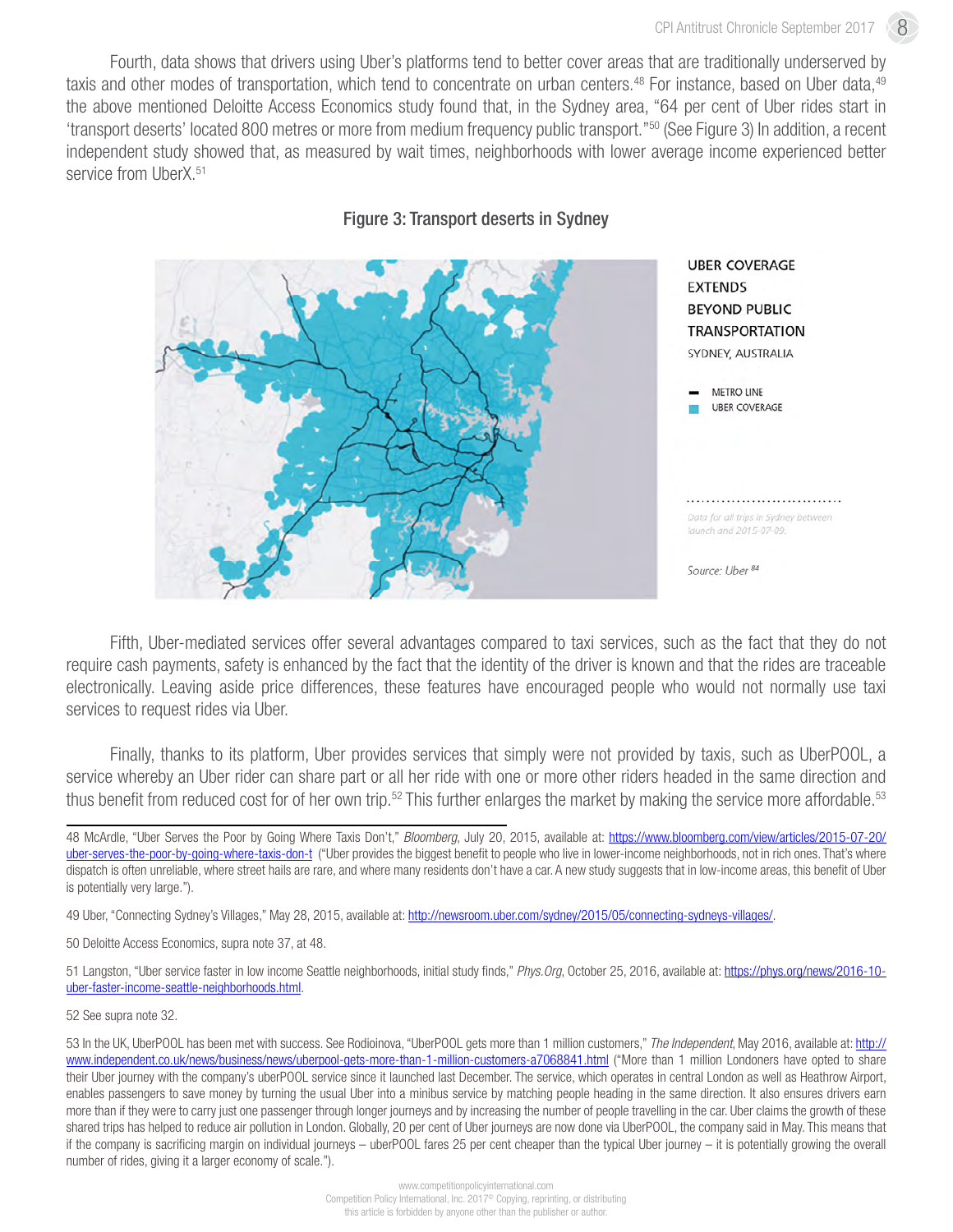As these factors show, while drivers using the Uber app and taxi companies may compete for the same riders, this is by no means a zero-sum game as the number of riders is not static. In fact, the more promising area of growth for Uber and other companies offering intermediation services is not to take away riders from taxis, but to convince people to no longer use their cars and opt instead for ride-sharing options.<sup>54</sup>

It is also important to note that while they grow the market to the benefit of users, Uber and other intermediation platforms also contribute to a variety of policy objectives, such as increasing road safety, reduce pollution and traffic congestion. For instance, a recent study has shown that the entry of Uber in an area reduces congestion. The factors contributing to that outcome include the facts that: Uber can decrease the number of cars on the road by having more than one person in the car; it can reduce car ownership; ride-hailing services can lead people to drive less in general and use alternatives such as buses, bicycles and walking; Uber's surge-pricing strategy, which increases prices during periods of high demand, has the potential to delay or divert peak-hour demands because riders may wait to travel or use public transit instead; and Uber drivers are less likely than taxi drivers to spend time wandering streets to find passengers.<sup>55</sup> Another independent study has shown that Uber reduces the rate of alcohol related motor vehicle homicides.<sup>56</sup> Thus, Uber and other online intermediation platforms contribute to achieving a variety of public interest objectives.

### *C. Myth No 3: Uber Destroys Good Jobs and Replaces Them by Precarious Ones*

One of the claims that is regularly made by Uber critics is that Uber would destroy good (employee) jobs for precarious (selfemployed) ones.<sup>57</sup> Such claims are unfounded for at least two reasons. First, data does not suggest that Uber eliminates taxi jobs. For instance, an independent study examining the impact of Uber's expansion on workers in point-to-point transportation services across U.S. cities over the period 2009 to 2015 found that "the labour supply of traditional taxi drivers increased in cities where Uber was introduced relative to cities where it was not."58 Second, while it is true that Uber relies on partnerdrivers operating independently, this is hardly a distinguishing feature compared to the taxi industry. Except for a few countries, the clear majority of taxi drivers in EU Member States are independent workers. For instance, it has been reported that 84 percent of taxi drivers in Belgium are self-employed.<sup>59</sup> while the number of self-employed taxi drivers in France reaches 97 percent.<sup>60</sup> Thus, besides the fact that Uber does not necessarily take away business from taxi companies (as it grows the market), it does not turn employees into self-employed workers. In this respect, given the flexibility of Uber's platform, nothing in the Uber business model prevents self-employed drivers to work at the same time as taxi drivers and Uber drivers.

As to those who believe that drivers using the Uber platform are false independent contractors,<sup>61</sup> they misunderstand the relationship between Uber and these drivers. First, while Uber seeks to match requests from riders with drivers in an efficient manner, drivers are free to accept these requests or not. Moreover, drivers using the Uber platform drive whenever

57 See "Uber: risk without autonomy or control," *The iLabour Project Investigating the Construction of Labour Markets, Institutions and Movements on the Internet*, November 1, 2016, available at: [ilabour.oii.ox.ac.uk/2077-2/.](http://ilabour.oii.ox.ac.uk/2077-2/)

58 Berger et al., "Drivers of Disruption? Estimating the Uber Effect," January 23, 2017, available at: [www.oxfordmartin.ox.ac.uk/downloads/academic/Uber\\_Drivers\\_](http://www.oxfordmartin.ox.ac.uk/downloads/academic/Uber_Drivers_of_Disruption.pdf) of Disruption.pdf.

59 See blog post by Bart Tommelein Vice-Minister-President of the Flemish Government, Flemish Minister for the Budget, Finance and Energy referring to a study of the Belgian Social Security, available at:<http://www.tommelein.com/uber-chauffeurs-zijn-zelfstandigen/>.

60 Rabreau, « Les vrais salaires des chauffeurs de taxis, » *Le Figaro*, June 15, 2016, available at: [www.lefigaro.fr/economie/le-scan-eco/dessous](http://www.lefigaro.fr/economie/le-scan-eco/dessous-chiffres/2016/02/02/29006-20160202ARTFIG00010-les-vrais-salaires-des-chauffeurs-de-taxis.php)[chiffres/2016/02/02/29006-20160202ARTFIG00010-les-vrais-salaires-des-chauffeurs-de-taxis.php](http://www.lefigaro.fr/economie/le-scan-eco/dessous-chiffres/2016/02/02/29006-20160202ARTFIG00010-les-vrais-salaires-des-chauffeurs-de-taxis.php).

61 Fox, "Uber and the Not-Quite-Independent Contractor," *Bloomberg*, June 23, 2015, available at: [https://www.bloomberg.com/view/articles/2015-06-23/uber](https://www.bloomberg.com/view/articles/2015-06-23/uber-drivers-are-neither-employees-nor-contractors)[drivers-are-neither-employees-nor-contractors](https://www.bloomberg.com/view/articles/2015-06-23/uber-drivers-are-neither-employees-nor-contractors).

<sup>54</sup> See Krugel, "Uber doesn't consider taxi industry its main competition," *Calgary Herald*, April 4, 2016, available at: [calgaryherald.com/business/local-business/](http://calgaryherald.com/business/local-business/uber-legal-director-says-taxi-industry-not-ride-sharing-apps-main-competition) [uber-legal-director-says-taxi-industry-not-ride-sharing-apps-main-competition](http://calgaryherald.com/business/local-business/uber-legal-director-says-taxi-industry-not-ride-sharing-apps-main-competition) (quoting Uber Canada's Legal Director for whom "taxis aren't Uber's main competition — private car ownership is.").

<sup>55</sup> Li et al., "Do Ride-Sharing Services Affect Traffic Congestion? An Empirical Study of Uber Entry," September 14, 2016, available at [https://papers.ssrn.com/sol3/](https://papers.ssrn.com/sol3/papers2.cfm?abstract_id=2838043) [papers2.cfm?abstract\\_id=2838043.](https://papers.ssrn.com/sol3/papers2.cfm?abstract_id=2838043)

<sup>56</sup> Greenwood & Wattal, "Show Me the Way to Go Home: An Empirical Investigation of Ride Sharing and Alcohol Related Motor Vehicle Homicide," *Fox School of Business Research Paper No. 15-054*, January 31, 2015, available at: [https://papers.ssrn.com/sol3/papers2.cfm?abstract\\_id=2557612](https://papers.ssrn.com/sol3/papers2.cfm?abstract_id=2557612).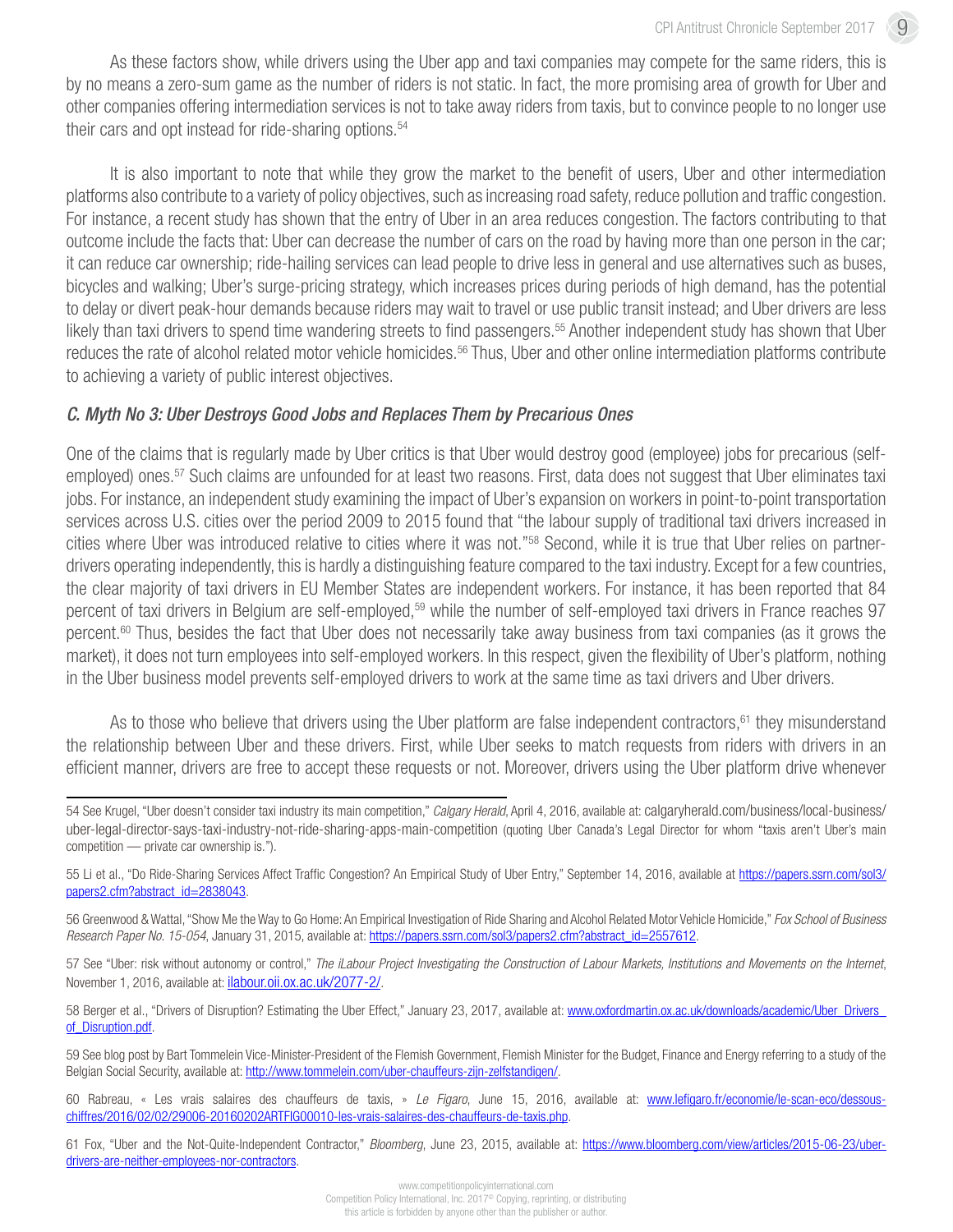they want for as long (or little) as they want, and may even decide not to drive at all for a time (e.g. if they find better opportunities).62 Finally, nothing prevents drivers from "multi-homing," and thus drive using both the Uber app and any of its competitors' apps.63

One possible difference between taxi drivers and drivers using the Uber platform is that drivers using this platform can drive on a part-time basis only (this is particularly true for unlicensed drivers in countries where UberPOP is allowed).64 But part-time work is frequent in many industries (e.g. catering industry, entertainment industry, etc.) and given the important fluctuation of demand for rides during the day, part-time work seems particularly well suited to market needs. In addition, in most if not all EU Member States, part-time work is regularly used by students and low-income workers to complement their revenues. In this respect, generating revenue opportunities for these categories should be a virtue rather than a vice of Uber's intermediation services.

### *D. Myth No 4: Uber Needs to be Regulated like Taxi Companies to prevent "Unfair Competition"*

One of the claims that is often made by taxi companies and associations is that taxi regulations should be extended to Uber to prevent "unfair competition."65 Claims of unfairness or discrimination are often made when competing businesses are subject to different regulatory requirements or when one category of businesses completely escapes regulation. While it seems fair that businesses offering similar services should be subject to similar rules, the relevant questions here are (i) whether Uber and taxi companies offer similar services and, if not, (ii) whether the regulatory requirements applying to taxis should be extended to Uber.

As to the first question, we have seen in Section A that Uber does not offer services that are similar or even comparable to taxi companies. While Uber is a software company offering intermediation services, taxi companies are in the business of *physically* transporting people from point A to point B. Thus, on top of matching a rider with a driver, they deliver a transportation service, which is not the case of Uber.

As to the second question, the regulations that apply to taxis were developed at a time when the technology used for online intermediation services did not exist (and was not even dreamed about) and when such services could thus not even have been contemplated.<sup>66</sup> In addition, the application of taxi regulations to Uber would eliminate most of the key efficiencies brought about by its intermediation platform.<sup>67</sup> For instance, the strict limitation on the number of licenses that applies in many European cities is fundamentally at odds with Uber's objective of balancing supply with demand. As we have seen, this licensing system has the effect of creating an imbalance between supply and demand at certain times of the day or in certain circumstances. Uber's platform solves that problem by adding supply when demand is high, and by more efficiently

65 See supra note 4.

66 For a discussion of the history of taxi regulation, see Geradin, "Should Uber be Allowed to Compete in Europe? And if so How?," *Competition Policy International*, June 2015.

<sup>62</sup> Johnson, "How to Make Money Driving for Uber," *The Simple Dollar*, January 18, 2017, available at: [www.thesimpledollar.com/how-to-make-money-driving-for](http://www.thesimpledollar.com/how-to-make-money-driving-for-uber/)[uber/](http://www.thesimpledollar.com/how-to-make-money-driving-for-uber/) ("Obviously you won't make any money when you're not working, but the fact that you can opt in and out as your schedule permits makes driving for Uber a unique gig. And if you want to earn more, you have that choice. With Uber, you decide when you are available and ready for business.").

<sup>63</sup> See Choudary, "Uber vs. Lyft: How Platforms Compete on Interaction failure," November 5, 2015, available at: [https://medium.com/platform-thinking/uber-vs-lyft](https://medium.com/platform-thinking/uber-vs-lyft-how-platforms-compete-on-interaction-failure-30f59fdca137#.rttsmz8t2)[how-platforms-compete-on-interaction-failure-30f59fdca137#.rttsmz8t2](https://medium.com/platform-thinking/uber-vs-lyft-how-platforms-compete-on-interaction-failure-30f59fdca137#.rttsmz8t2) ("[M]ultihoming costs for drivers to co-exist on Uber and Lyft are relatively low. Many drivers participate on both platforms. Given the ease of booking rides, multi-homing costs are very low for travelers/riders on these platforms as well.").

<sup>64</sup> Lawler, "Uber Study Shows Its Drivers Make More Per Hour And Work Fewer Hours Than Taxi Drivers," Tech Crunch, January 22, 2015, available at: [https://](https://techcrunch.com/2015/01/22/uber-study/) [techcrunch.com/2015/01/22/uber-study/](https://techcrunch.com/2015/01/22/uber-study/) ("Unlike cab drivers, most Uber partners don't see the platform as a full-time job. Across its 20 largest markets, 80 percent of its partners drove fewer than 35 hours a week, and more than half were working between one and 15 hours each week. That compares to more than 80 percent of cab drivers who logged 35 hours or more based on U.S. Census Data.").

<sup>67</sup> International Transport Forum, "App-Based Ride and Taxi Services, Principles for Regulation," *Corporate Partnership Board Report*, 2016, available at: [http://www.](http://www.itf-oecd.org/sites/default/files/docs/app-ride-taxi-regulation.pdf) [itf-oecd.org/sites/default/files/docs/app-ride-taxi-regulation.pdf,](http://www.itf-oecd.org/sites/default/files/docs/app-ride-taxi-regulation.pdf) at 7. ("Currently, regulatory oversight of taxis and CTAs is in many cases tilted towards incumbent service providers, often because of the specificity of taxi operations, notably street hailing, but in some instances also as a result of market capture by existing service providers. Rules governing market entry, geographic restrictions and fare setting for taxis are neither in line with the reality of mobility demand in many cities, nor are they adapted to the types of services provided by CTAs.").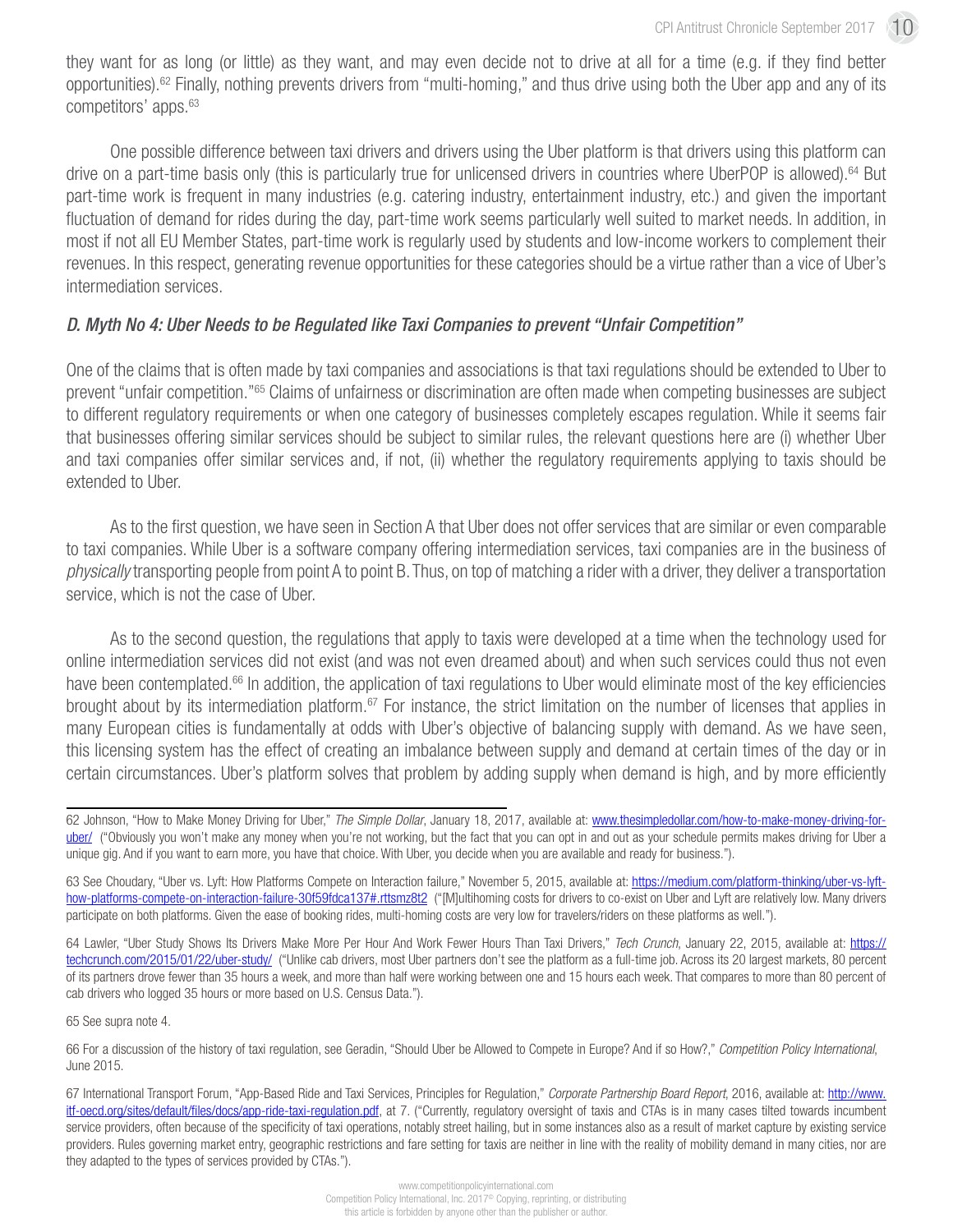matching drivers with riders than a telephone dispatch system would be able to do. Moreover, the regulation of taxi rates is fundamentally at odds with the dynamic pricing system used by Uber. Because regulated taxi rates are set in a rigid manner, there are frequent imbalances between supply and demand. As we have seen, Uber has solved this problem by increasing the price of rides (surge pricing) when demand exceeds supply, hence increasing the number of drivers while decreasing the number of riders. The efficiency created by dynamic pricing would be eliminated if rate regulations were applied to Uber or to drivers using the Uber app.

In this respect, it is even questionable whether current taxi regulations should still be applied to taxis. Even in the absence of Uber and other intermediation platforms, it is far from obvious that these rules serve consumers well. One of the reasons why Uber met commercial success when arriving in Europe is that many taxi users were dissatisfied with the cost of taxi services, the quality of these services and some of the practices frequently observed in the industry (e.g. inability to pay by debit or credit cards as vehicles do not have the necessary equipment or this equipment is not functioning properly, etc.).<sup>68</sup> Instead of using the arrival of Uber as an opportunity for asking regulators to revisit taxi rules, it seems that most taxi companies and associations have used them as a shield against competition.<sup>69</sup>

This is not to suggest that Uber services should be left totally unregulated, but that the regulatory framework that applies to these services should be tailored to simultaneously: (i) allow Uber to compete and deliver the efficiencies generated by its platforms, and (ii) assure that public interest is guaranteed.<sup>70</sup> I address this issue in Section IV below.

## IV. REGULATING UBER AND OTHER INTERMEDIATION PLATFORMS WISELY: SOME PRELIMINARY THOUGHTS

How to develop a regulatory framework that would allow Uber to compete while ensuring public interest is a complex question that I intend to address in a subsequent paper. In this paper, I nevertheless share my preliminary views on two questions that are particularly important: (i) whether Uber should be labelled as a "transport service" to be properly regulated and (ii) what should be the core principles of regulation that should be applied to Uber and other intermediation platforms.

### *A. Should Uber be Labelled as a "Transport Service" to be Adequately Regulated?*

This first question is at the core of the *Asociación Profesional Élite Taxi v. Uber Systems Spain, S.L.* case currently pending before the CJEU, where, as noted above, the CJEU is essentially asked to clarify whether UberPOP is a "transport service" or an "information society service" within the meaning of EU law. Whether UberPOP is a transport or an information society service is a legal question, which I have addressed at length in an earlier paper.<sup>71</sup> In my view, Uber and other online intermediation platforms should be regulated as information society services for the reasons evoked in Section II above.

<sup>68</sup> Wallsten, "The Competitive Effects of the Sharing Economy: How is Uber Changing Taxis?," Technology Policy Institute, Studying the Global Information Economy, June 2015, available at: https://www.ftc.gov/system/files/documents/public\_comments/2015/06/01912-96334.pdf, at 19 ("In particular, in Chicago the data suggest that complaints about things a driver might do to affect quality—use of air conditioning, 'broken' credit card machines, rudeness, and talking on cell phones—all seem to have decreased along with Uber's rise. Sometimes credit card machines are "broken" (i.e., the driver refuses to use it) and sometimes they are really broken.") Interestingly, competition from Uber made taxi associations support mandatory card payments, notably in the US. See "All London black cabs to take card payments from October," *The Guardian*, February 3, 2016, available at: [https://www.theguardian.com/uk-news/2016/feb/03/all-london-black-cabs-to-take-card-payments-from](https://www.theguardian.com/uk-news/2016/feb/03/all-london-black-cabs-to-take-card-payments-from-october)[october](https://www.theguardian.com/uk-news/2016/feb/03/all-london-black-cabs-to-take-card-payments-from-october) ("Groups representing taxi drivers said the decision by TfL, which regulates public transport in the capital, would benefit both drivers and customers. The move by TfL's board followed a consultation in which 86% of respondents backed the move.").

<sup>69</sup> Wilshire at al., "France, Uber in culture crash: Taxi drivers violently protest ride-share app," *Los Angeles Times*, June 26, 2015, available at: [www.latimes.com/world/](http://www.latimes.com/world/europe/la-fg-uber-france-taxi-html-20150625-htmlstory.html) [europe/la-fg-uber-france-taxi-html-20150625-htmlstory.html](http://www.latimes.com/world/europe/la-fg-uber-france-taxi-html-20150625-htmlstory.html); See Global Editorial, supra note 39, ("If they thought it through, cabbies would abandon the current model and push for one that, as the Competition Bureau says, has the lightest possible regulatory touch, and whose regulations are the same for all drivers, old or new. Don't limit entry into the market and don't set fares; do require car inspections, police background checks and a reasonable level of insurance.").

<sup>70</sup> See Edelman & Geradin, "Efficiencies and Regulatory Shortcuts: How Should we Regulate Companies like Airbnb and Uber," 19 (2016) *Stanford Technology Law Review* 293.

<sup>71</sup> See Geradin, supra note 25.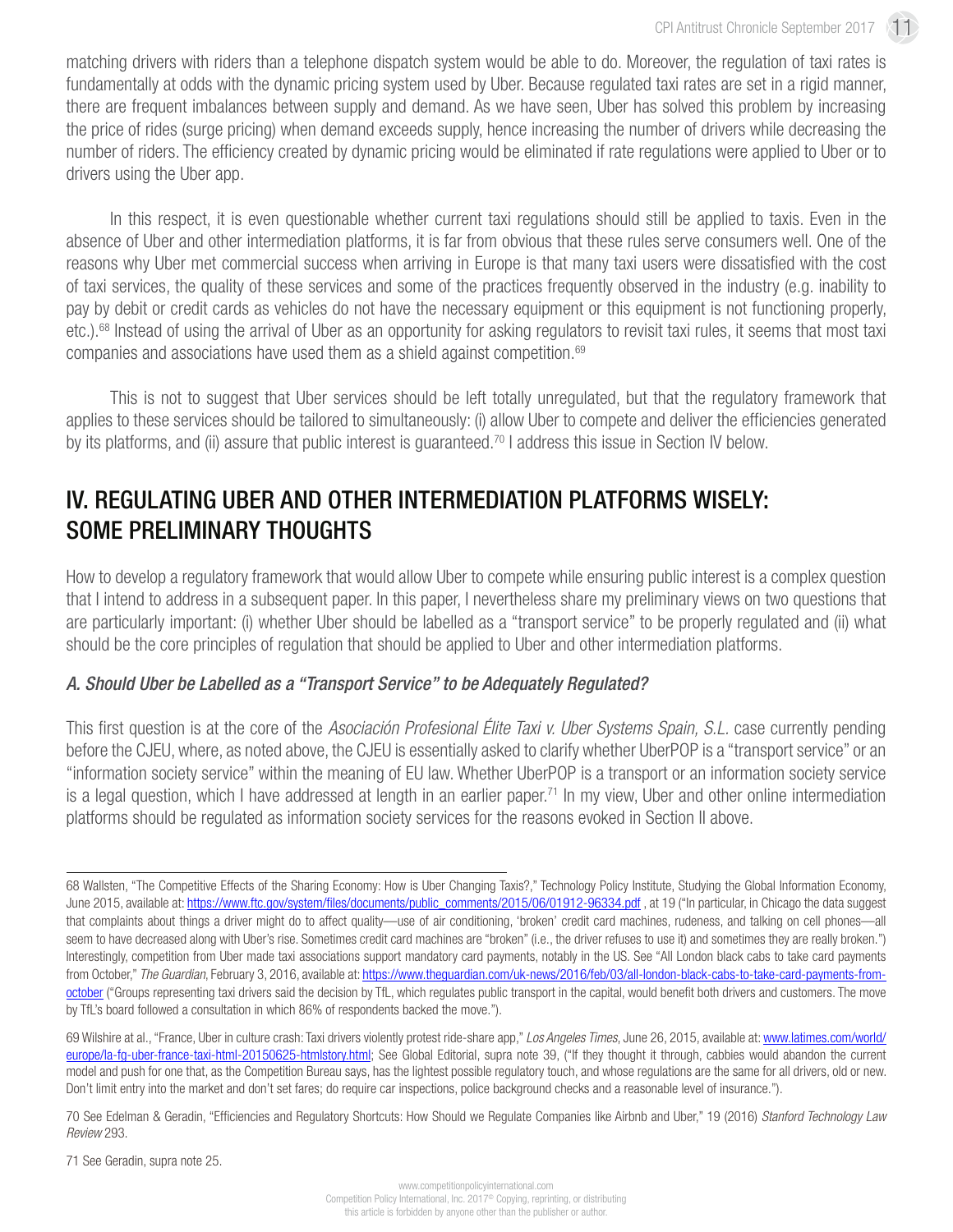One legitimate question is whether Member States would still be able to regulate Uber services should the CJEU decide that they are information society services or should such a finding mean that Uber services would have to be left entirely unregulated. There is no doubt that Member States would be able to regulate these services if they were recognized as information society services by the CJEU, but that the rules adopted by the Member States should not prevent Uber from enjoying its freedom to provide services across the internal market. That is the case for the following reasons.

First, if UberPOP were found to be an information society service, this would mean that its intermediation services would fall within the scope of the Services Directive (Directive 2006/123) and the E-Commerce Directive (Directive 2000/31), as well as under Article 49 and 56 TFEU. UberPOP could thus benefit from the freedom to provide services guarantees contained in these directives and in these TFEU provisions. For instance, Article 3(2) of the E-Commerce Directive contains the general principle that: "Member States may not, for reasons falling within the coordinated field, restrict the freedom to provide information society services from another Member State."

However, Article 3(4) of the same directive provides that Member States may nevertheless adopt measures derogating from the freedom to provide information society services if such measures are: (i) necessary for reasons of public policy, the protection of public health, public security, the protection of consumers; (ii) taken against a given information society service which prejudices the objectives referred to in point (i) or which presents a serious and grave risk of prejudice to those objectives; (iii) proportionate to those objectives.72 Thus, nothing prevents Member States to regulate UberPOP or other Uber services provided they meet the conditions specified in Article 3(4).

In this respect, while license requirements restrict the freedom to provide intermediation services across Member States, there may also be circumstances where regulation may be needed to achieve legitimate public interest objectives, such as public security and protection of consumers.<sup>73</sup> It could, for instance, be argued that by connecting prospective passengers with unsafe drivers (or drivers using unsafe cars), Uber could harm its users (riders and/or drivers) and non-users (third-party passengers or pedestrians). Thus, for instance, a measure requiring Uber to comply with safety measures going beyond those it voluntarily performs may not in itself be a breach of Article 3(4) of E-Commerce Directive provided, of course, that the measure adopted is proportionate to the objective sought. By contrast, imposing licensing requirements that have the object or effect of creating barriers to entry cannot be compatible with that provision.

In other words, UberPOP does not need to be considered as a "transport service" to be subject to regulation. Member States can regulate UberPOP and other intermediation services provided they do not unduly interfere with Uber's freedom to provide these services in the internal market.

### *B. What Should be the Core Principles of Regulation Applied to Uber and Other Intermediation Platforms?*

As noted in the introduction, one of the key objectives of this paper is to encourage a facts-based approach to the regulation of Uber and other companies' intermediation services. A first step in that direction is to give a correct legal qualification to these services as "information society services" rather than "transport services," which they are not when the facts are properly considered. Such a legal qualification would allow Member States to regulate these services to ensure public interest, while protecting Uber and other online intermediation platforms from regulatory requirements that would unduly interfere with their freedom to provide their services.

The next step is to determine what regulatory framework is needed to allow Uber to compete and deliver the efficiencies generated by its platforms, while ensuring public interest. Once the efficiencies brought by the Uber platform (and thus the benefits that this platform can bring to consumers and society) are properly understood, the best way to lead the path to sound

73 See Edelman & Geradin, supra note 70.

<sup>72</sup> Similarly, Article 9(1) of the Services Directive provides that "Member States shall not make access to a service activity or the exercise thereof subject to an authorisation scheme unless the following conditions are satisfied: (a) the authorisation scheme does not discriminate against the provider in question; (b) the need for an authorisation scheme is justified by an overriding reason relating to the public interest; (c) the objective pursued cannot be attained by means of a less restrictive measure, in particular because an a posteriori inspection would take place too late to be genuinely effective."